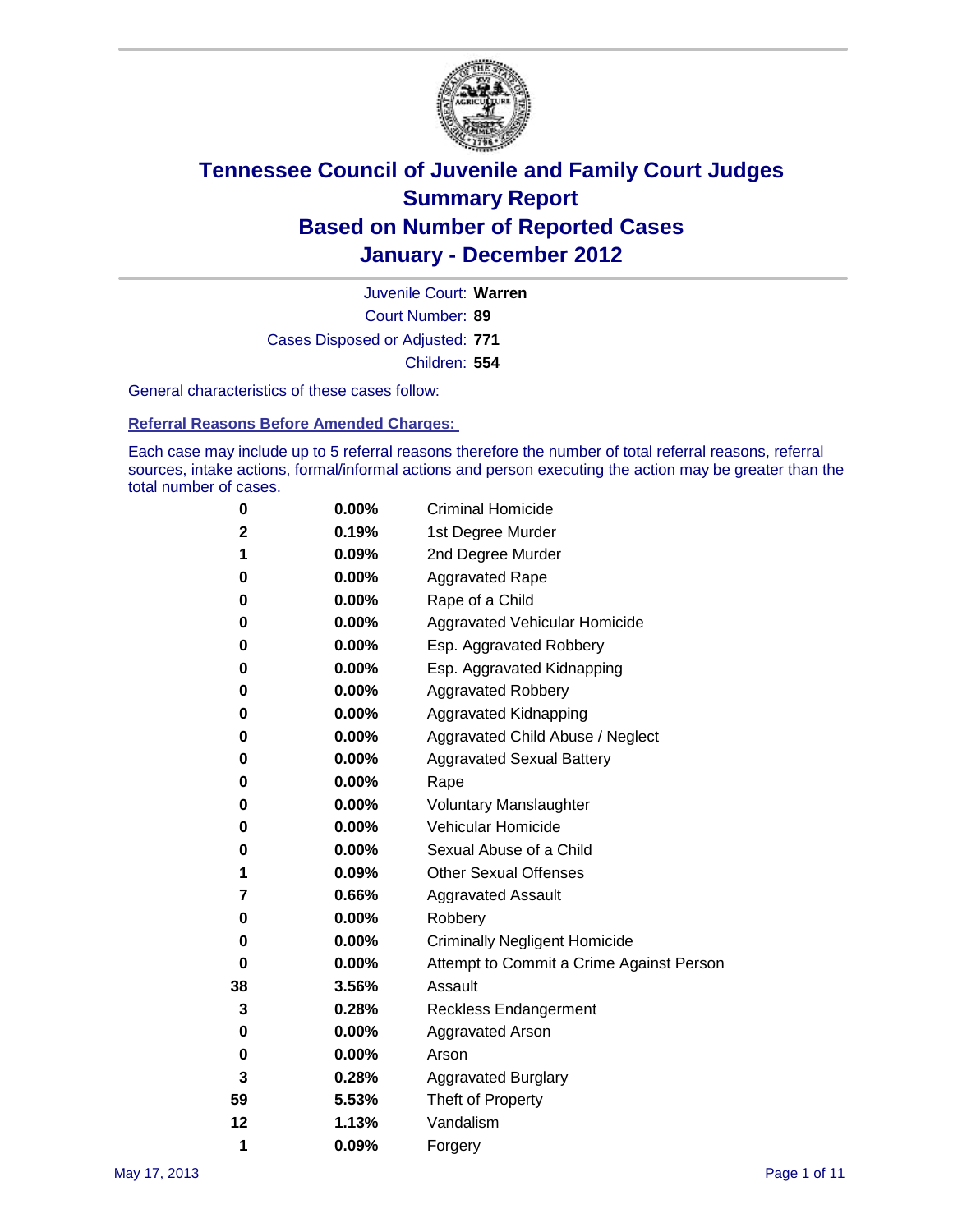

Court Number: **89** Juvenile Court: **Warren** Cases Disposed or Adjusted: **771** Children: **554**

#### **Referral Reasons Before Amended Charges:**

Each case may include up to 5 referral reasons therefore the number of total referral reasons, referral sources, intake actions, formal/informal actions and person executing the action may be greater than the total number of cases.

| $\pmb{0}$   | 0.00%    | <b>Worthless Checks</b>                                     |
|-------------|----------|-------------------------------------------------------------|
| 0           | 0.00%    | Illegal Possession / Fraudulent Use of Credit / Debit Cards |
| $\mathbf 2$ | 0.19%    | <b>Burglary</b>                                             |
| 1           | 0.09%    | Unauthorized Use of a Vehicle                               |
| 0           | $0.00\%$ | <b>Cruelty to Animals</b>                                   |
| 1           | 0.09%    | Sale of Controlled Substances                               |
| 7           | 0.66%    | <b>Other Drug Offenses</b>                                  |
| 30          | 2.81%    | Possession of Controlled Substances                         |
| 1           | 0.09%    | <b>Criminal Attempt</b>                                     |
| 5           | 0.47%    | Carrying Weapons on School Property                         |
| $\mathbf 2$ | 0.19%    | Unlawful Carrying / Possession of a Weapon                  |
| 4           | 0.38%    | <b>Evading Arrest</b>                                       |
| 0           | 0.00%    | Escape                                                      |
| 3           | 0.28%    | Driving Under Influence (DUI)                               |
| 36          | 3.38%    | Possession / Consumption of Alcohol                         |
| 1           | 0.09%    | Resisting Stop, Frisk, Halt, Arrest or Search               |
| 0           | $0.00\%$ | <b>Aggravated Criminal Trespass</b>                         |
| 3           | 0.28%    | Harassment                                                  |
| 10          | 0.94%    | Failure to Appear                                           |
| $\pmb{0}$   | $0.00\%$ | Filing a False Police Report                                |
| 3           | 0.28%    | Criminal Impersonation                                      |
| 39          | 3.66%    | <b>Disorderly Conduct</b>                                   |
| 3           | 0.28%    | <b>Criminal Trespass</b>                                    |
| 4           | 0.38%    | Public Intoxication                                         |
| 0           | $0.00\%$ | Gambling                                                    |
| 289         | 27.11%   | <b>Traffic</b>                                              |
| 14          | 1.31%    | Local Ordinances                                            |
| $\mathbf 0$ | 0.00%    | Violation of Wildlife Regulations                           |
| 12          | 1.13%    | Contempt of Court                                           |
| 90          | 8.44%    | Violation of Probation                                      |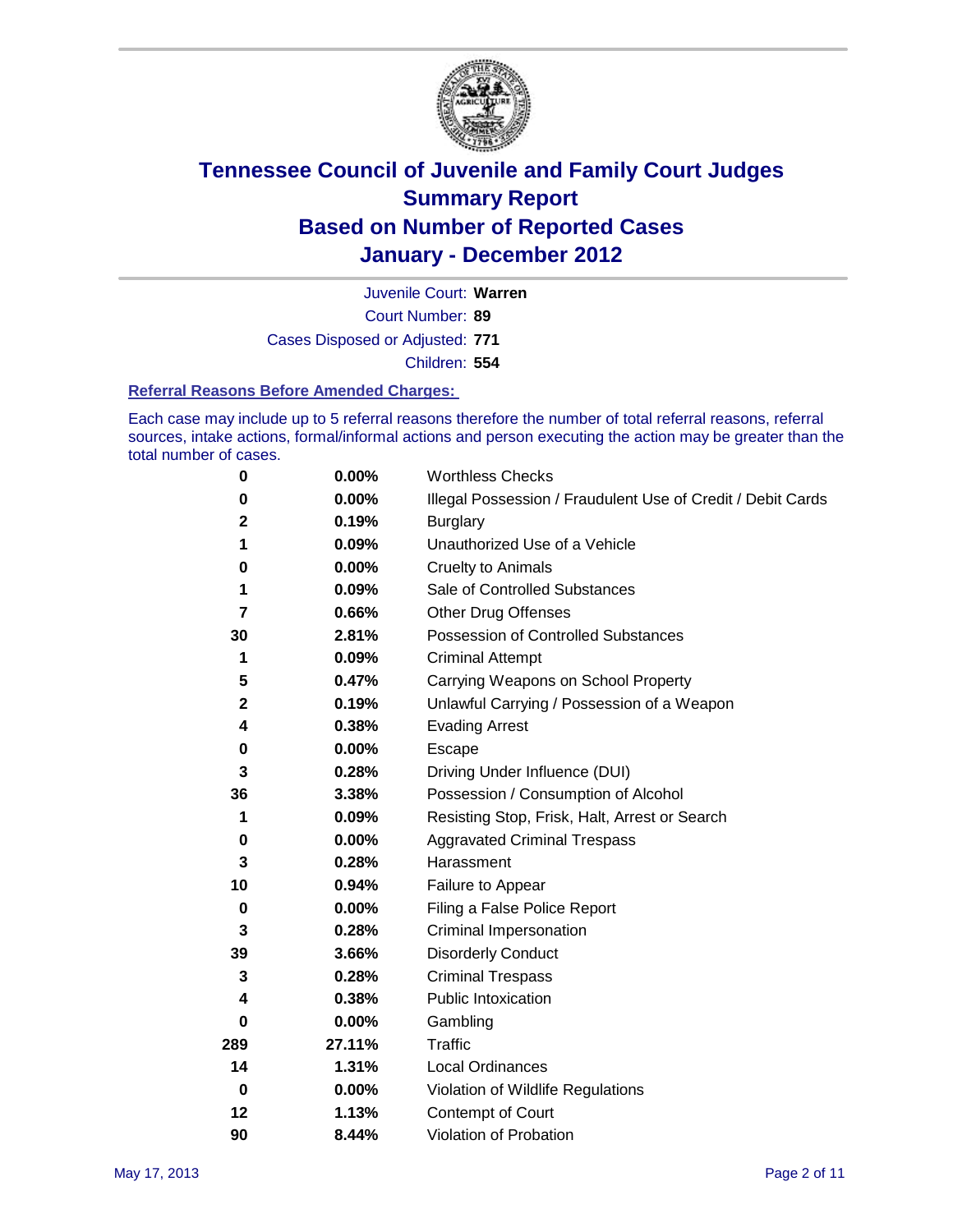

Court Number: **89** Juvenile Court: **Warren** Cases Disposed or Adjusted: **771** Children: **554**

#### **Referral Reasons Before Amended Charges:**

Each case may include up to 5 referral reasons therefore the number of total referral reasons, referral sources, intake actions, formal/informal actions and person executing the action may be greater than the total number of cases.

| 6        | 0.56%    | Violation of Aftercare                 |
|----------|----------|----------------------------------------|
| 52       | 4.88%    | Unruly Behavior                        |
| 231      | 21.67%   | Truancy                                |
| 23       | 2.16%    | In-State Runaway                       |
| $\bf{0}$ | $0.00\%$ | Out-of-State Runaway                   |
| 31       | 2.91%    | Possession of Tobacco Products         |
| 15       | 1.41%    | Violation of a Valid Court Order       |
| 3        | 0.28%    | Violation of Curfew                    |
| $\bf{0}$ | $0.00\%$ | Sexually Abused Child                  |
| 0        | 0.00%    | <b>Physically Abused Child</b>         |
| $\bf{0}$ | $0.00\%$ | Dependency / Neglect                   |
| 0        | 0.00%    | <b>Termination of Parental Rights</b>  |
| 0        | 0.00%    | <b>Violation of Pretrial Diversion</b> |
| 0        | 0.00%    | Violation of Informal Adjustment       |
| 18       | 1.69%    | <b>Judicial Review</b>                 |
| 0        | $0.00\%$ | <b>Administrative Review</b>           |
| 0        | 0.00%    | <b>Foster Care Review</b>              |
| 0        | $0.00\%$ | Custody                                |
| 0        | $0.00\%$ | Visitation                             |
| 0        | $0.00\%$ | Paternity / Legitimation               |
| 0        | 0.00%    | <b>Child Support</b>                   |
| 0        | $0.00\%$ | <b>Request for Medical Treatment</b>   |
| 0        | $0.00\%$ | <b>Consent to Marry</b>                |
| 0        | 0.00%    | Other                                  |
| 1,066    | 100.00%  | <b>Total Referrals</b>                 |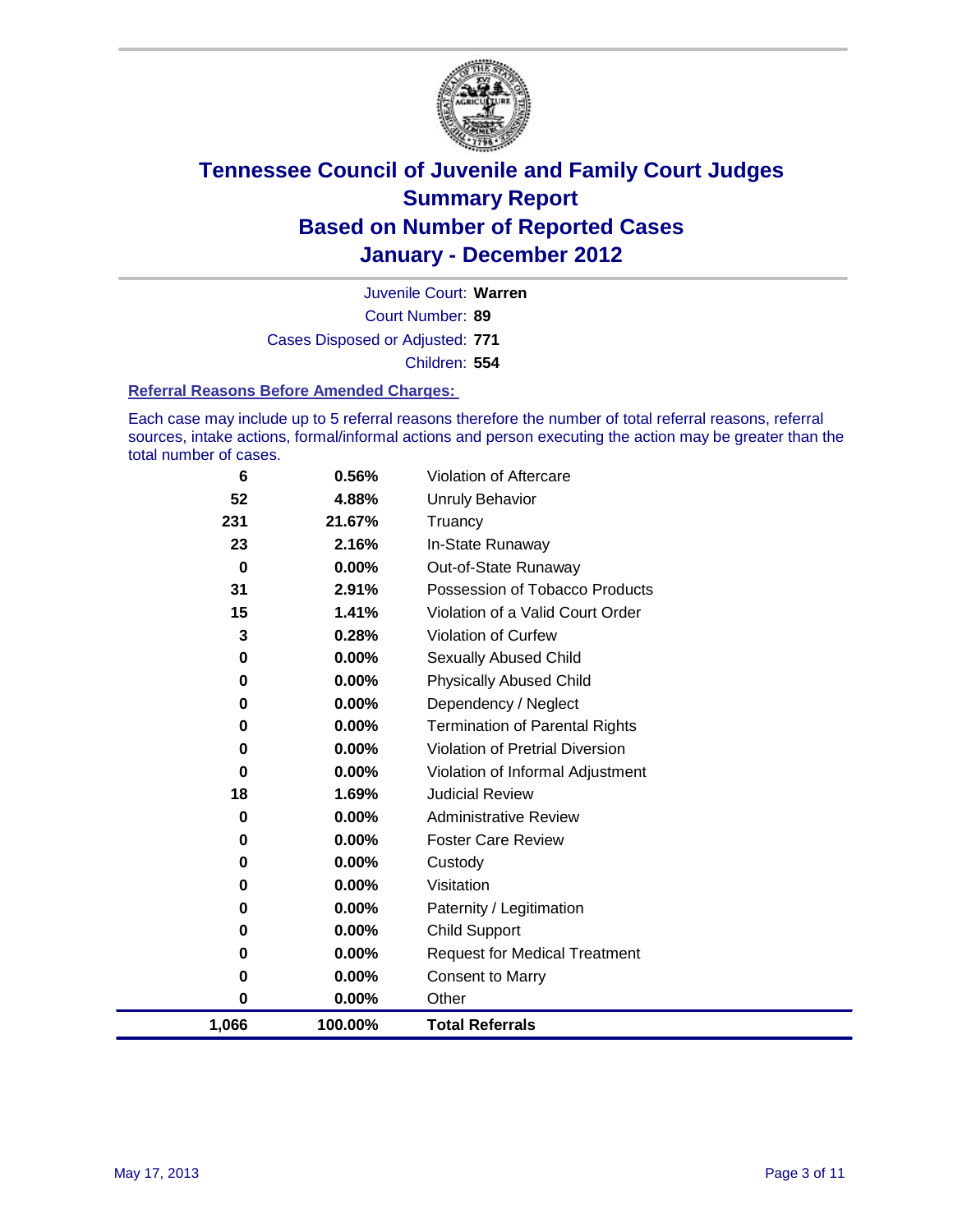

| 1,066                      | 100.00%                         | <b>Total Referral Sources</b>     |  |  |
|----------------------------|---------------------------------|-----------------------------------|--|--|
| 0                          | 0.00%                           | Other                             |  |  |
| 0                          | 0.00%                           | Unknown                           |  |  |
| 0                          | 0.00%                           | Hospital                          |  |  |
| 0                          | 0.00%                           | Child & Parent                    |  |  |
| $\mathbf{2}$               | 0.19%                           | Victim                            |  |  |
| 1                          | 0.09%                           | <b>Other Court</b>                |  |  |
| 0                          | 0.00%                           | Social Agency                     |  |  |
| 56                         | 5.25%                           | <b>Court Staff</b>                |  |  |
| $\mathbf{2}$               | 0.19%                           | <b>District Attorney's Office</b> |  |  |
| 0                          | 0.00%                           | <b>Other State Department</b>     |  |  |
| 69                         | 6.47%                           | <b>DCS</b>                        |  |  |
| 0                          | 0.00%                           | <b>CSA</b>                        |  |  |
| 231                        | 21.67%                          | School                            |  |  |
| $\bf{0}$                   | 0.00%                           | Self                              |  |  |
| $\bf{0}$                   | 0.00%                           | <b>Relatives</b>                  |  |  |
| 47                         | 4.41%                           | Parents                           |  |  |
| 658                        | 61.73%                          | Law Enforcement                   |  |  |
| <b>Referral Sources: 1</b> |                                 |                                   |  |  |
|                            |                                 | Children: 554                     |  |  |
|                            | Cases Disposed or Adjusted: 771 |                                   |  |  |
| Court Number: 89           |                                 |                                   |  |  |
| Juvenile Court: Warren     |                                 |                                   |  |  |
|                            |                                 |                                   |  |  |

### **Age of Child at Referral: 2**

| 554 | 100.00% | <b>Total Child Count</b> |
|-----|---------|--------------------------|
| 0   | 0.00%   | <b>Unknown</b>           |
| 0   | 0.00%   | Ages 19 and Over         |
| 179 | 32.31%  | Ages 17 through 18       |
| 211 | 38.09%  | Ages 15 through 16       |
| 101 | 18.23%  | Ages 13 through 14       |
| 31  | 5.60%   | Ages 11 through 12       |
| 32  | 5.78%   | Ages 10 and Under        |
|     |         |                          |

<sup>1</sup> If different than number of Referral Reasons (1066), verify accuracy of your court's data.

<sup>2</sup> One child could be counted in multiple categories, verify accuracy of your court's data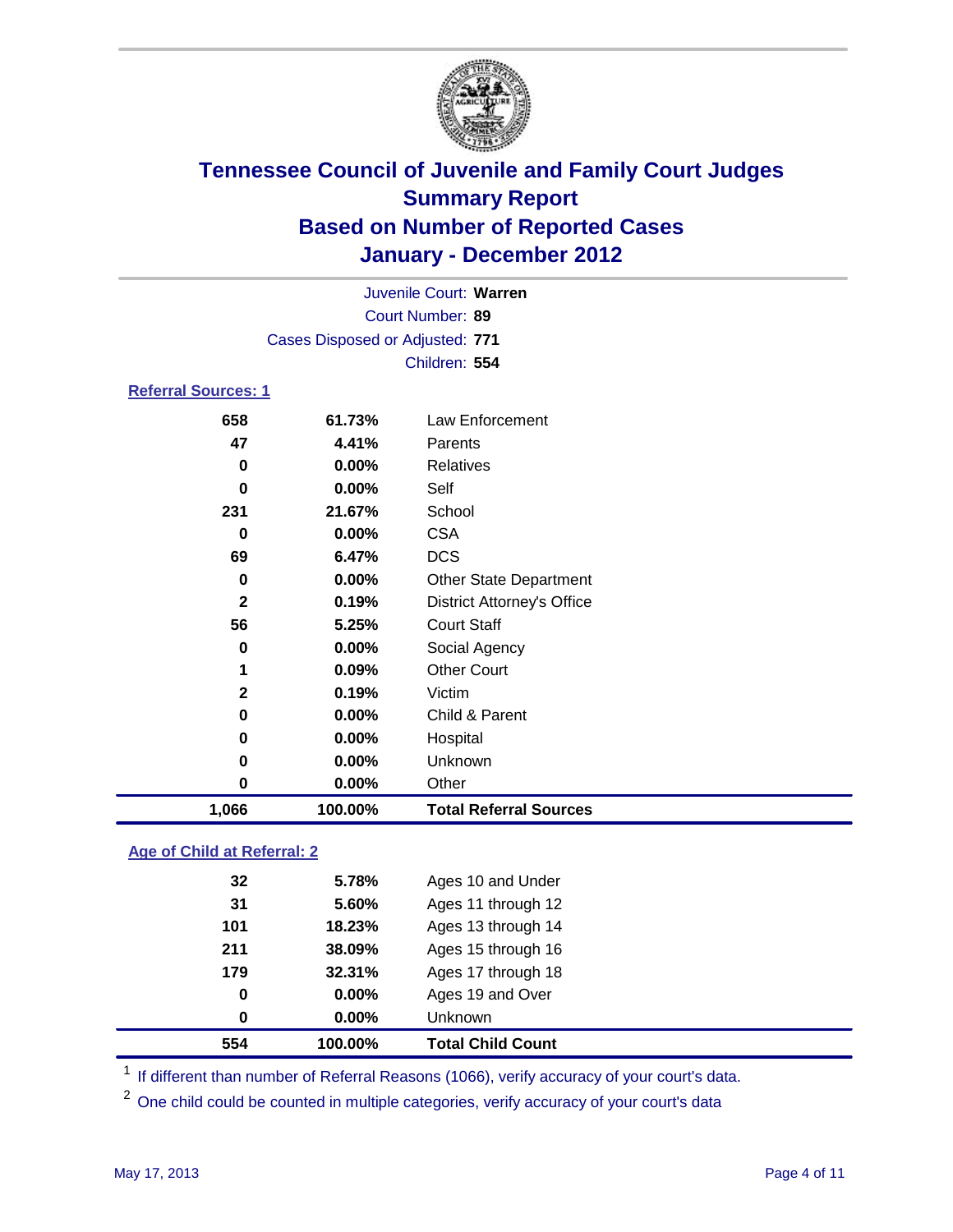

|                           | Juvenile Court: Warren                  |                          |  |  |  |
|---------------------------|-----------------------------------------|--------------------------|--|--|--|
|                           | Court Number: 89                        |                          |  |  |  |
|                           | Cases Disposed or Adjusted: 771         |                          |  |  |  |
|                           |                                         | Children: 554            |  |  |  |
| Sex of Child: 1           |                                         |                          |  |  |  |
| 329                       | 59.39%                                  | Male                     |  |  |  |
| 225                       | 40.61%                                  | Female                   |  |  |  |
| $\mathbf 0$               | 0.00%                                   | Unknown                  |  |  |  |
| 554                       | 100.00%                                 | <b>Total Child Count</b> |  |  |  |
| Race of Child: 1          |                                         |                          |  |  |  |
| 527                       | 95.13%                                  | White                    |  |  |  |
| 17                        | 3.07%                                   | African American         |  |  |  |
| 1                         | 0.18%                                   | Native American          |  |  |  |
| $\mathbf 0$               | 0.00%                                   | Asian                    |  |  |  |
| 9                         | 1.62%                                   | Mixed                    |  |  |  |
| $\bf{0}$                  | 0.00%                                   | Unknown                  |  |  |  |
| 554                       | 100.00%                                 | <b>Total Child Count</b> |  |  |  |
| <b>Hispanic Origin: 1</b> |                                         |                          |  |  |  |
| 59                        | 10.65%                                  | Yes                      |  |  |  |
| 495                       | 89.35%                                  | <b>No</b>                |  |  |  |
| $\mathbf 0$               | 0.00%                                   | Unknown                  |  |  |  |
| 554                       | 100.00%                                 | <b>Total Child Count</b> |  |  |  |
|                           | <b>School Enrollment of Children: 1</b> |                          |  |  |  |
| 552                       | 99.64%                                  | Yes                      |  |  |  |
| $\mathbf{2}$              | 0.36%                                   | No                       |  |  |  |
| $\mathbf 0$               | 0.00%                                   | Unknown                  |  |  |  |
| 554                       | 100.00%                                 | <b>Total Child Count</b> |  |  |  |

One child could be counted in multiple categories, verify accuracy of your court's data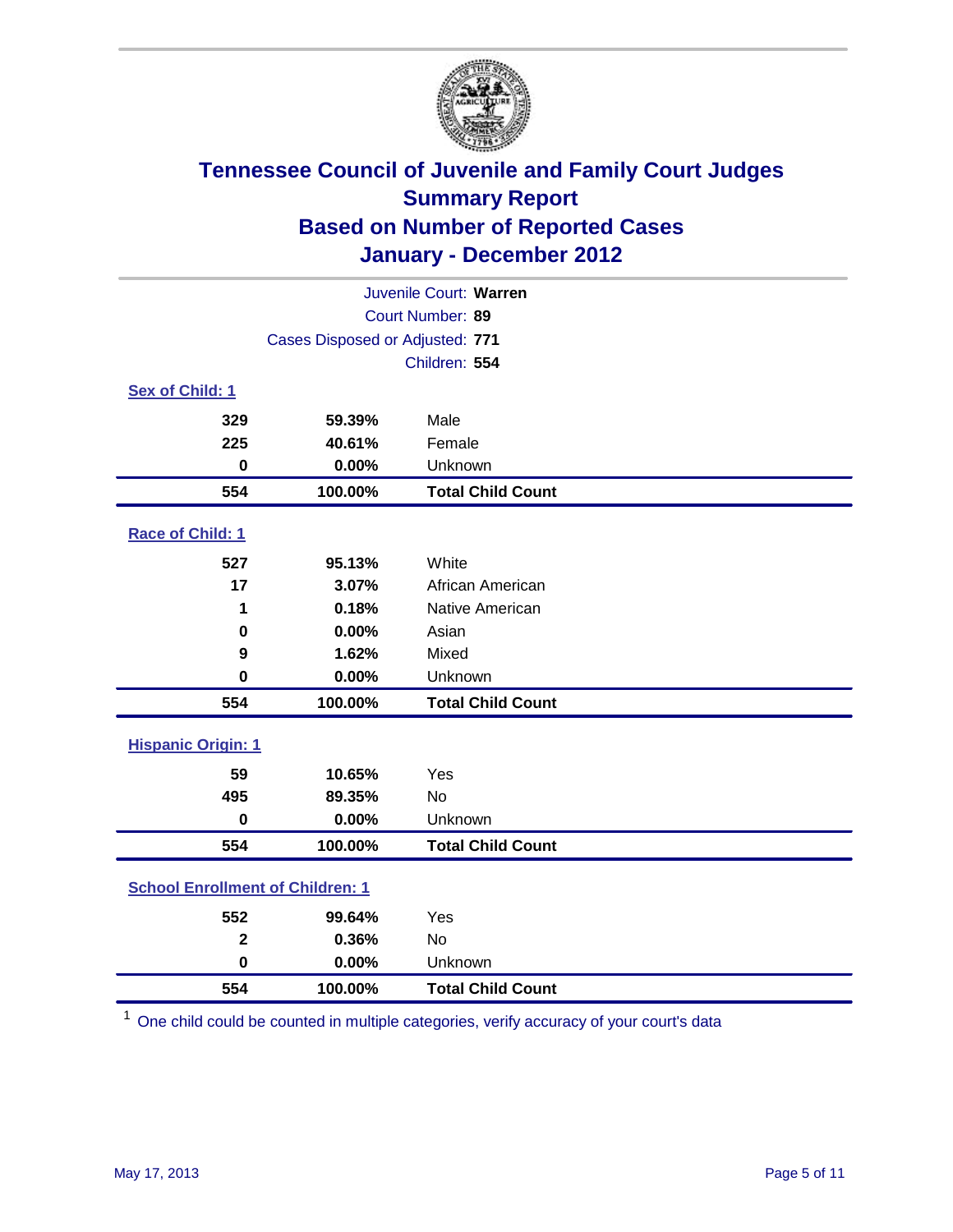

Court Number: **89** Juvenile Court: **Warren** Cases Disposed or Adjusted: **771** Children: **554**

#### **Living Arrangement of Child at Time of Referral: 1**

| 554 | 100.00%  | <b>Total Child Count</b>     |
|-----|----------|------------------------------|
| 1   | 0.18%    | Other                        |
| 0   | 0.00%    | Unknown                      |
| 2   | 0.36%    | Independent                  |
| 0   | 0.00%    | In an Institution            |
| 0   | $0.00\%$ | In a Residential Center      |
| 1   | 0.18%    | In a Group Home              |
| 3   | 0.54%    | With Foster Family           |
| 0   | 0.00%    | <b>With Adoptive Parents</b> |
| 38  | 6.86%    | <b>With Relatives</b>        |
| 59  | 10.65%   | With Father                  |
| 286 | 51.62%   | With Mother                  |
| 9   | 1.62%    | With Mother and Stepfather   |
| 5   | 0.90%    | With Father and Stepmother   |
| 150 | 27.08%   | With Both Biological Parents |
|     |          |                              |

#### **Type of Detention: 2**

| 771 | 100.00%  | <b>Total Detention Count</b> |  |
|-----|----------|------------------------------|--|
| 0   | 0.00%    | Other                        |  |
| 737 | 95.59%   | Does Not Apply               |  |
| 0   | $0.00\%$ | Unknown                      |  |
| 0   | $0.00\%$ | Psychiatric Hospital         |  |
| 0   | 0.00%    | Jail - No Separation         |  |
| 0   | $0.00\%$ | Jail - Partial Separation    |  |
| 0   | 0.00%    | Jail - Complete Separation   |  |
| 34  | 4.41%    | Juvenile Detention Facility  |  |
| 0   | $0.00\%$ | Non-Secure Placement         |  |
|     |          |                              |  |

<sup>1</sup> One child could be counted in multiple categories, verify accuracy of your court's data

<sup>2</sup> If different than number of Cases (771) verify accuracy of your court's data.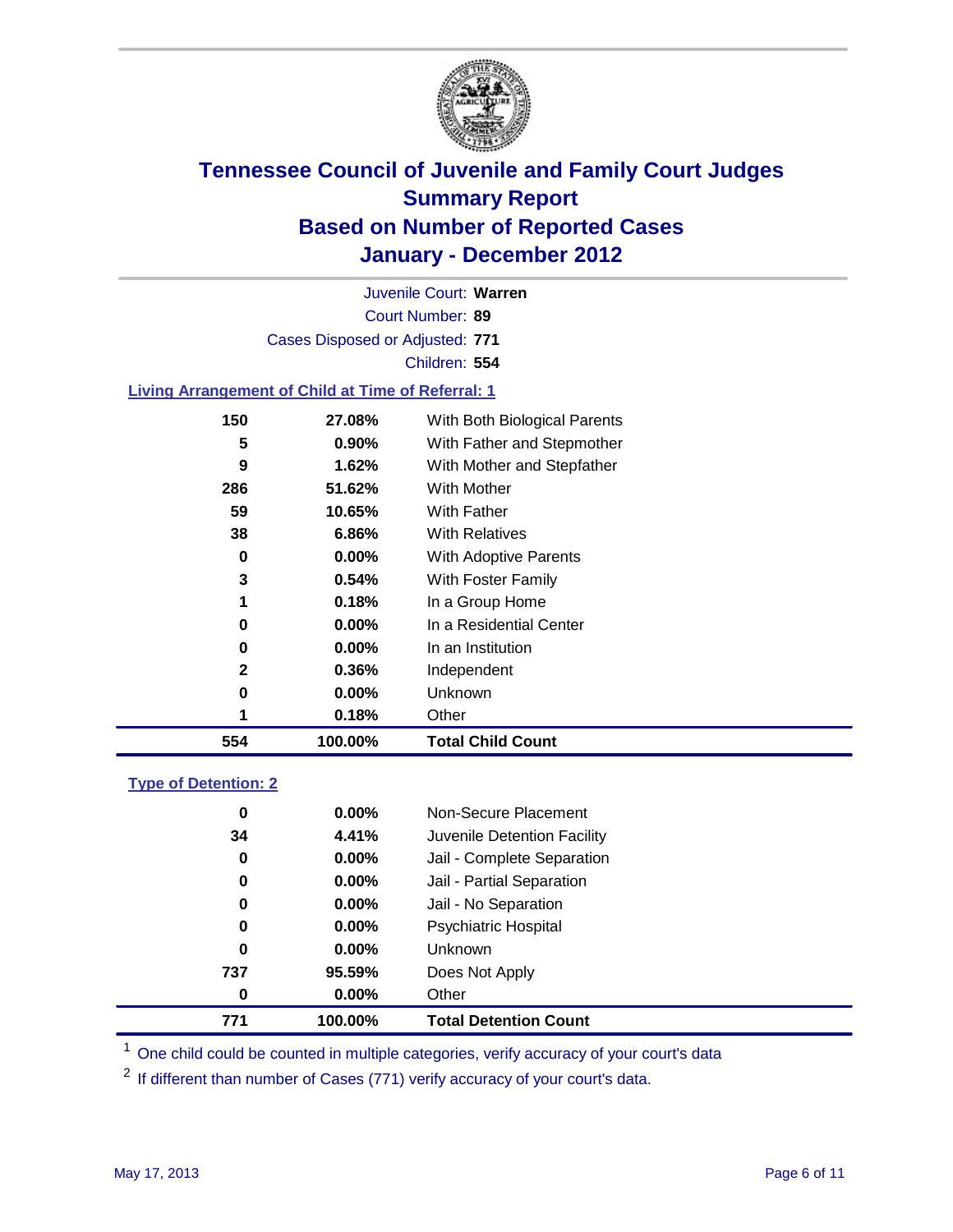

|                                                    | Juvenile Court: Warren          |                                      |  |  |  |
|----------------------------------------------------|---------------------------------|--------------------------------------|--|--|--|
|                                                    | Court Number: 89                |                                      |  |  |  |
|                                                    | Cases Disposed or Adjusted: 771 |                                      |  |  |  |
|                                                    |                                 | Children: 554                        |  |  |  |
| <b>Placement After Secure Detention Hearing: 1</b> |                                 |                                      |  |  |  |
| 22                                                 | 2.85%                           | Returned to Prior Living Arrangement |  |  |  |
| 0                                                  | 0.00%                           | Juvenile Detention Facility          |  |  |  |
| $\mathbf 0$                                        | 0.00%                           | Jail                                 |  |  |  |
| 12                                                 | 1.56%                           | Shelter / Group Home                 |  |  |  |
| 0                                                  | 0.00%                           | <b>Foster Family Home</b>            |  |  |  |
| 0                                                  | 0.00%                           | Psychiatric Hospital                 |  |  |  |
|                                                    | 0.13%                           | Unknown                              |  |  |  |
| 736                                                | 95.46%                          | Does Not Apply                       |  |  |  |
| $\bf{0}$                                           | 0.00%                           | Other                                |  |  |  |
| 771                                                | 100.00%                         | <b>Total Placement Count</b>         |  |  |  |
| <b>Intake Actions: 2</b>                           |                                 |                                      |  |  |  |
| 764                                                | 71.67%                          | <b>Petition Filed</b>                |  |  |  |
| 0                                                  | 0.00%                           | <b>Motion Filed</b>                  |  |  |  |
| 284                                                | 26.64%                          | <b>Citation Processed</b>            |  |  |  |
| $\bf{0}$                                           | 0.00%                           | Notification of Paternity Processed  |  |  |  |
| 17                                                 | 1.59%                           | Scheduling of Judicial Review        |  |  |  |
| 0                                                  | 0.00%                           | Scheduling of Administrative Review  |  |  |  |
| 0                                                  | 0.00%                           | Scheduling of Foster Care Review     |  |  |  |
| 0                                                  | 0.00%                           | Unknown                              |  |  |  |
| 0                                                  | 0.00%                           | Does Not Apply                       |  |  |  |
|                                                    |                                 |                                      |  |  |  |
|                                                    | 0.09%                           | Other                                |  |  |  |

<sup>1</sup> If different than number of Cases (771) verify accuracy of your court's data.

<sup>2</sup> If different than number of Referral Reasons (1066), verify accuracy of your court's data.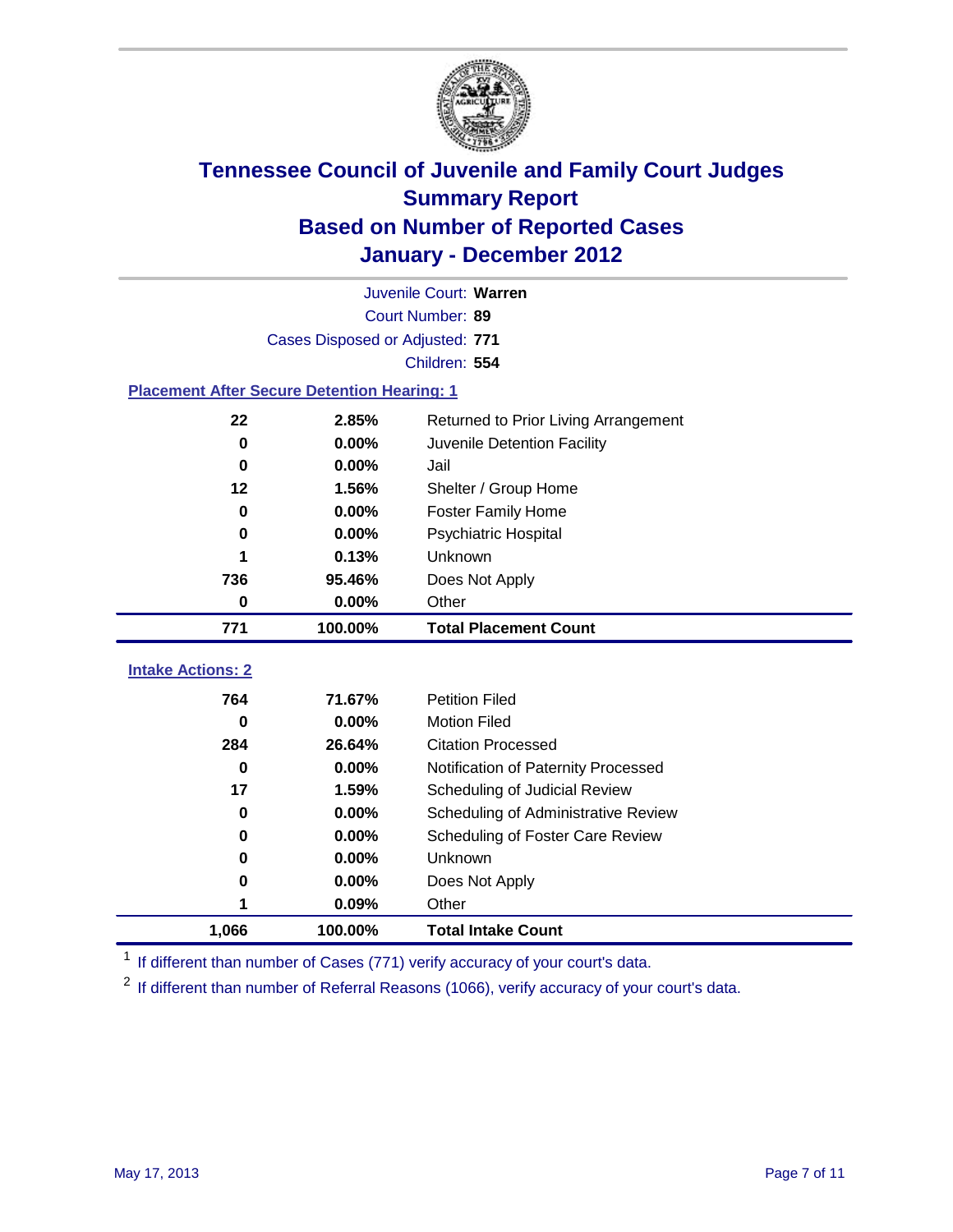

Court Number: **89** Juvenile Court: **Warren** Cases Disposed or Adjusted: **771** Children: **554**

### **Last Grade Completed by Child: 1**

| 0                                       | 0.00%    | Too Young for School         |
|-----------------------------------------|----------|------------------------------|
| 0                                       | 0.00%    | Preschool                    |
| 4                                       | 0.72%    | Kindergarten                 |
| $\mathbf 3$                             | 0.54%    | 1st Grade                    |
| 7                                       | 1.26%    | 2nd Grade                    |
| 3                                       | 0.54%    | 3rd Grade                    |
| 4                                       | 0.72%    | 4th Grade                    |
| 21                                      | 3.79%    | 5th Grade                    |
| 36                                      | 6.50%    | 6th Grade                    |
| 47                                      | 8.48%    | 7th Grade                    |
| 61                                      | 11.01%   | 8th Grade                    |
| 82                                      | 14.80%   | 9th Grade                    |
| 167                                     | 30.14%   | 10th Grade                   |
| 104                                     | 18.77%   | 11th Grade                   |
| $\mathbf 2$                             | 0.36%    | 12th Grade                   |
| 0                                       | 0.00%    | Non-Graded Special Ed        |
| $\mathbf{2}$                            | 0.36%    | <b>GED</b>                   |
| 0                                       | 0.00%    | Graduated                    |
| 11                                      | 1.99%    | <b>Never Attended School</b> |
| 0                                       | 0.00%    | Unknown                      |
| 0                                       | $0.00\%$ | Other                        |
| 554                                     | 100.00%  | <b>Total Child Count</b>     |
| <b>Enrolled in Special Education: 1</b> |          |                              |

|  |  | <b>Enrolled in Special Education: 1</b> |  |
|--|--|-----------------------------------------|--|
|  |  |                                         |  |
|  |  |                                         |  |

| 554 | 100.00%  | <b>Total Child Count</b> |  |
|-----|----------|--------------------------|--|
| 0   | $0.00\%$ | Unknown                  |  |
| 505 | 91.16%   | No                       |  |
| 49  | 8.84%    | Yes                      |  |

One child could be counted in multiple categories, verify accuracy of your court's data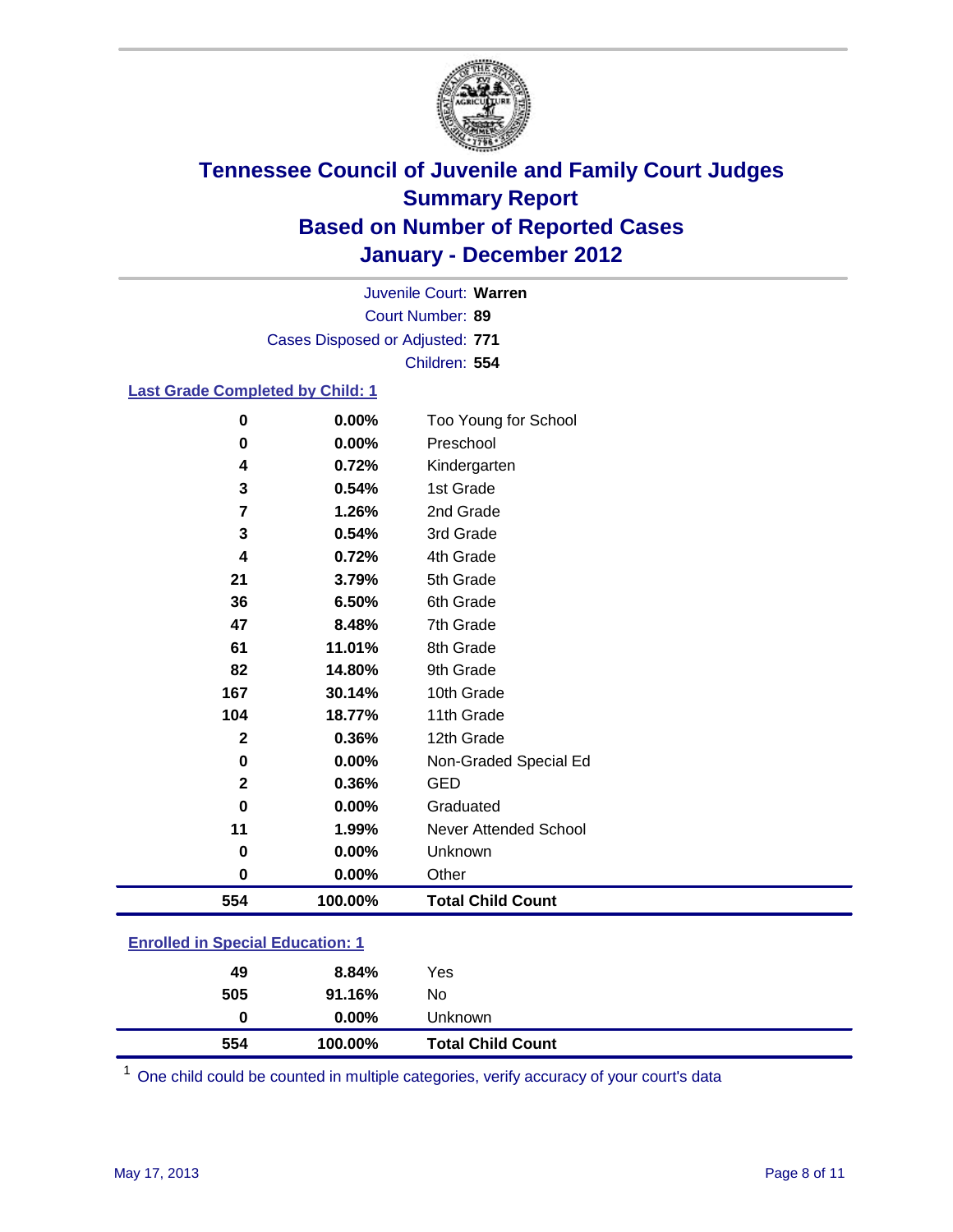

|                              |                                 | Juvenile Court: Warren    |
|------------------------------|---------------------------------|---------------------------|
|                              |                                 | Court Number: 89          |
|                              | Cases Disposed or Adjusted: 771 |                           |
|                              |                                 | Children: 554             |
| <b>Action Executed By: 1</b> |                                 |                           |
| 943                          | 88.46%                          | Judge                     |
| 1                            | 0.09%                           | Magistrate                |
| $122$                        | 11.44%                          | <b>YSO</b>                |
| 0                            | $0.00\%$                        | Other                     |
| 0                            | 0.00%                           | Unknown                   |
| 1,066                        | 100.00%                         | <b>Total Action Count</b> |

### **Formal / Informal Actions: 1**

| 45    | 4.22%    | Dismissed                                        |
|-------|----------|--------------------------------------------------|
| 0     | $0.00\%$ | Retired / Nolle Prosequi                         |
| 375   | 35.18%   | <b>Complaint Substantiated Delinquent</b>        |
| 508   | 47.65%   | <b>Complaint Substantiated Status Offender</b>   |
| 0     | $0.00\%$ | <b>Complaint Substantiated Dependent/Neglect</b> |
| 0     | $0.00\%$ | <b>Complaint Substantiated Abused</b>            |
| 0     | $0.00\%$ | <b>Complaint Substantiated Mentally III</b>      |
| 124   | 11.63%   | Informal Adjustment                              |
| 0     | $0.00\%$ | <b>Pretrial Diversion</b>                        |
| 0     | $0.00\%$ | <b>Transfer to Adult Court Hearing</b>           |
| 0     | $0.00\%$ | Charges Cleared by Transfer to Adult Court       |
| 0     | $0.00\%$ | <b>Special Proceeding</b>                        |
| 14    | 1.31%    | <b>Review Concluded</b>                          |
| 0     | $0.00\%$ | Case Held Open                                   |
| 0     | $0.00\%$ | Other                                            |
| 0     | $0.00\%$ | <b>Unknown</b>                                   |
| 1,066 | 100.00%  | <b>Total Action Count</b>                        |

<sup>1</sup> If different than number of Referral Reasons (1066), verify accuracy of your court's data.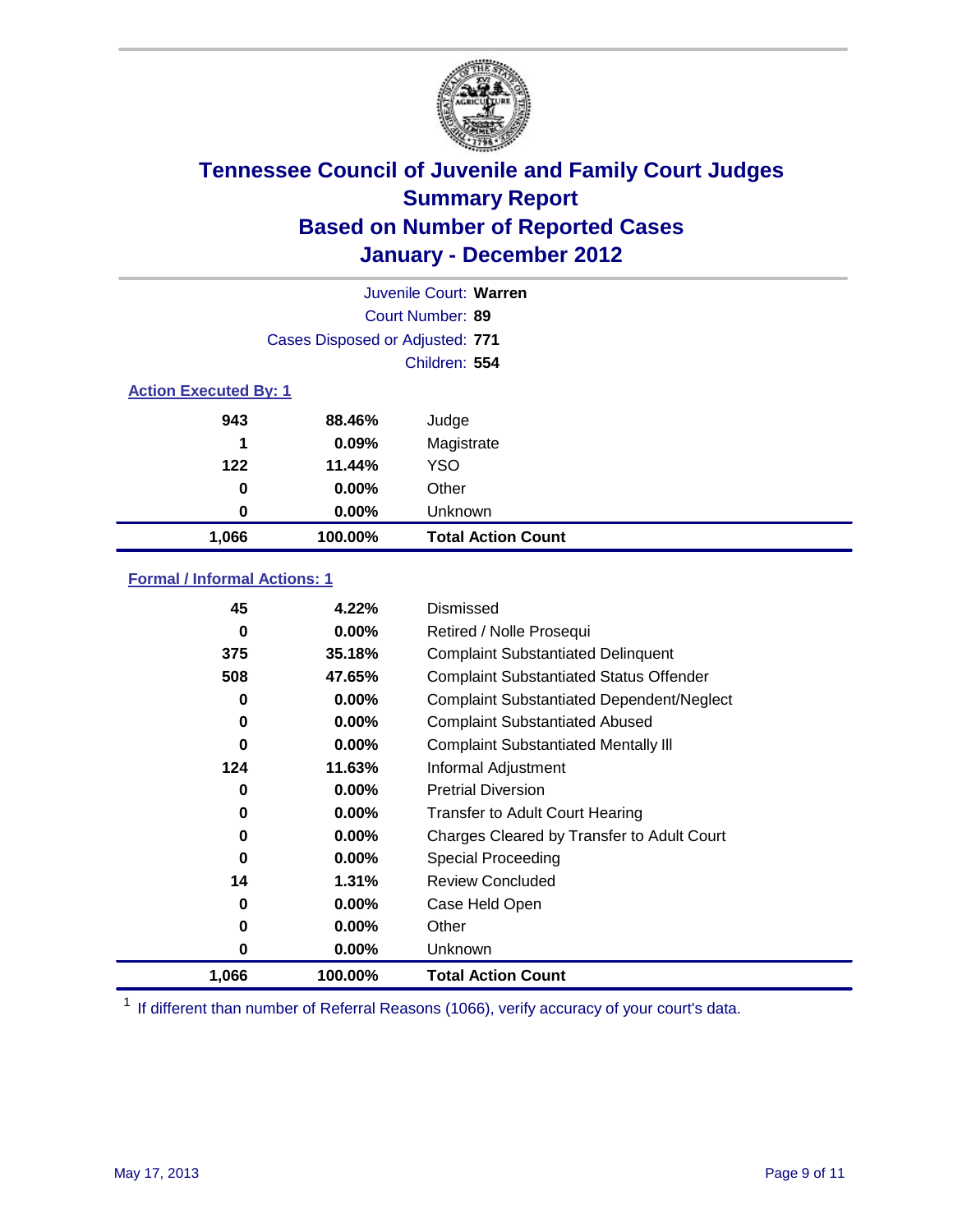

|                       |                                 | Juvenile Court: Warren                                |
|-----------------------|---------------------------------|-------------------------------------------------------|
|                       |                                 | Court Number: 89                                      |
|                       | Cases Disposed or Adjusted: 771 |                                                       |
|                       |                                 | Children: 554                                         |
| <b>Case Outcomes:</b> |                                 | There can be multiple outcomes for one child or case. |
| 44                    | 1.43%                           | <b>Case Dismissed</b>                                 |
| 0                     | 0.00%                           | Case Retired or Nolle Prosequi                        |
| 135                   | 4.40%                           | Warned / Counseled                                    |
| 6                     | 0.20%                           | Held Open For Review                                  |
| 100                   | 3.26%                           | Supervision / Probation to Juvenile Court             |
| 1                     | 0.03%                           | <b>Probation to Parents</b>                           |
| 1                     | 0.03%                           | Referral to Another Entity for Supervision / Service  |
| 161                   | 5.25%                           | Referred for Mental Health Counseling                 |
| 120                   | 3.91%                           | Referred for Alcohol and Drug Counseling              |
| 1                     | 0.03%                           | <b>Referred to Alternative School</b>                 |
| 0                     | 0.00%                           | Referred to Private Child Agency                      |
| 177                   | 5.77%                           | Referred to Defensive Driving School                  |
| 2                     | 0.07%                           | Referred to Alcohol Safety School                     |
| 3                     | 0.10%                           | Referred to Juvenile Court Education-Based Program    |
| 176                   | 5.74%                           | Driver's License Held Informally                      |
| 0                     | 0.00%                           | <b>Voluntary Placement with DMHMR</b>                 |
| 0                     | 0.00%                           | <b>Private Mental Health Placement</b>                |
| 0                     | 0.00%                           | <b>Private MR Placement</b>                           |
| 0                     | 0.00%                           | Placement with City/County Agency/Facility            |
| 0                     | 0.00%                           | Placement with Relative / Other Individual            |
| 531                   | 17.31%                          | Fine                                                  |
| 507                   | 16.53%                          | <b>Public Service</b>                                 |
| 29                    | 0.95%                           | Restitution                                           |
| 0                     | 0.00%                           | <b>Runaway Returned</b>                               |
| 71                    | 2.31%                           | No Contact Order                                      |
| 4                     | 0.13%                           | Injunction Other than No Contact Order                |
| 55                    | 1.79%                           | <b>House Arrest</b>                                   |
| 186                   | 6.06%                           | <b>Court Defined Curfew</b>                           |
| 1                     | 0.03%                           | Dismissed from Informal Adjustment                    |
| 0                     | 0.00%                           | <b>Dismissed from Pretrial Diversion</b>              |
| 0                     | 0.00%                           | Released from Probation                               |
| 1                     | 0.03%                           | <b>Transferred to Adult Court</b>                     |
| 0                     | 0.00%                           | <b>DMHMR Involuntary Commitment</b>                   |